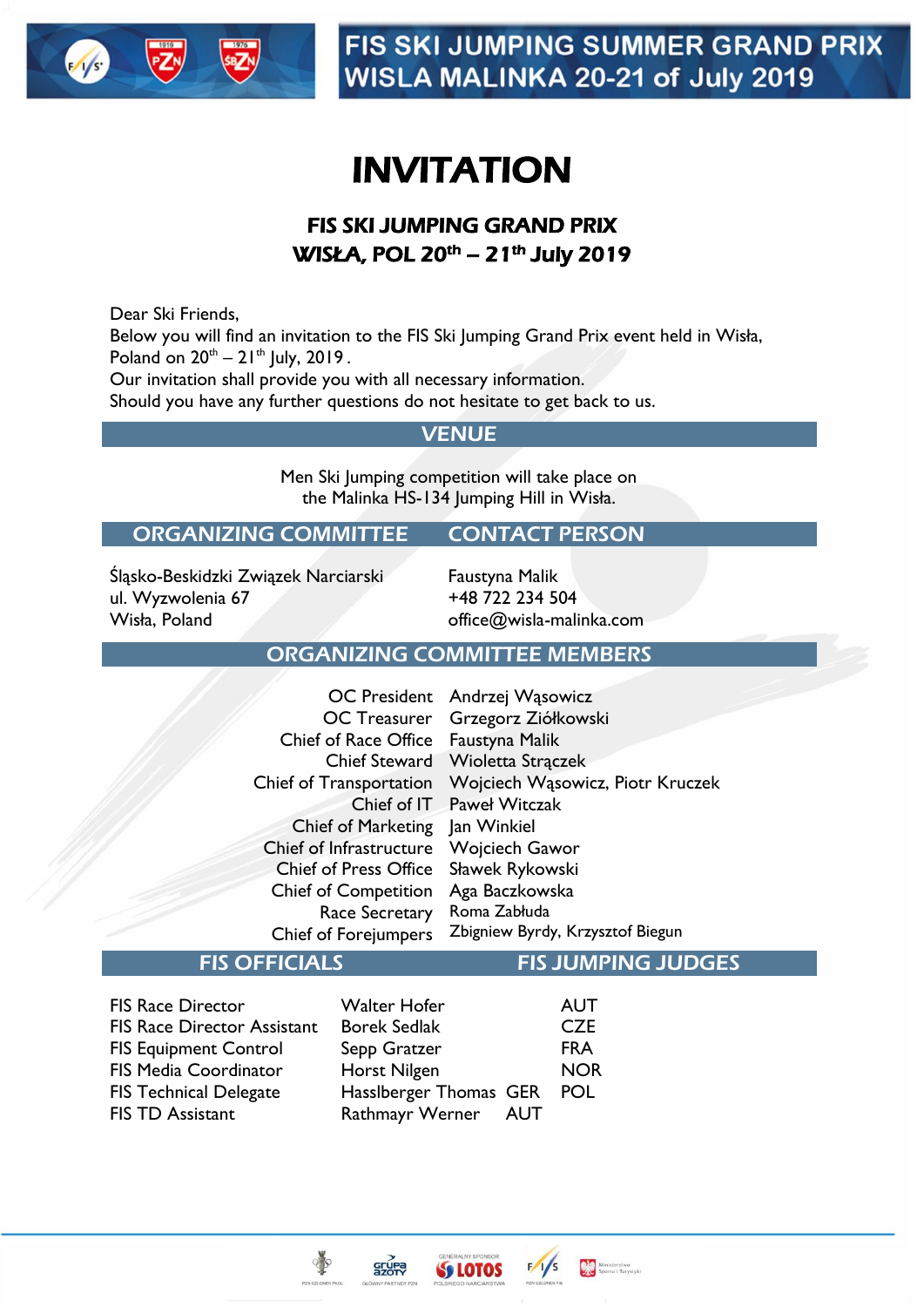

### DEADLINES FOR ENTRIES

Entries should be completed by FIS online system. **Preliminary entries – 10th June 2019 Entries by name – 12th July 2019** Accreditation requests by NSA only by 12<sup>th</sup> July 2019

FIS Family tickets are granted according to FIS rules – 2 per entered athlete

ACCOMMODATION

The OC provides full board accommodation for all entered athletes and officials according to team quotas and sent entries.

The LOC does not guarantee accommodation for requests and entries sent later than  $10<sup>th</sup>$ June 2019.

The official hotel is GOŁĘBIEWSKI HOTEL (http://www.golebiewski.pl/en/wisla/hotel) Price for full board accommodation for over quota athletes/officials is 100 Euro per person a day.

#### ATHELETES' AREA

There is a limited waxing space available at jumping hill – layout of changing rooms and waxing cabins will be sent out in due time.

One cabin per nation will be provided.

Requests for extra space shall be sent with preliminary entry or by e-mail to the OC. Deposit for changing room key is 50 Euro per key.

#### **TRANSPORTATION**

Airport pick-ups are provided by the LOC on teams' requests /one per team each way, extra pick-ups will have to be covered by teams.

All teams will receive special passes for parking in restricted areas at the venue.

Contact person for transportation is

Dominika Malik +48 501 756 630 e-mail office@wisla-malinka.com

DOPING CONTROL FIS LICENCE

According to FIS standards and rules. To participate in FIS events all athletes must possess a valid FIS Code.

#### INSURANCE VISA INFORMATION

All athletes need the insurance arranged by their NSA. LOC cannot be held responsible for any injuries or for damaged or lost property.

This invitation should be enough to receive required visas. In case you require further assistance, do not

hesitate to contact us.

Ministerstwo<br>Way Sportu i Turystyk

#### PRESS CENTER

The press center will be located at the Malinka Ski Jumping Hill. Accreditation requests for journalists and media representatives shall be sent to [media@wisla-malinka.com](mailto:media@wisla-malinka.com)